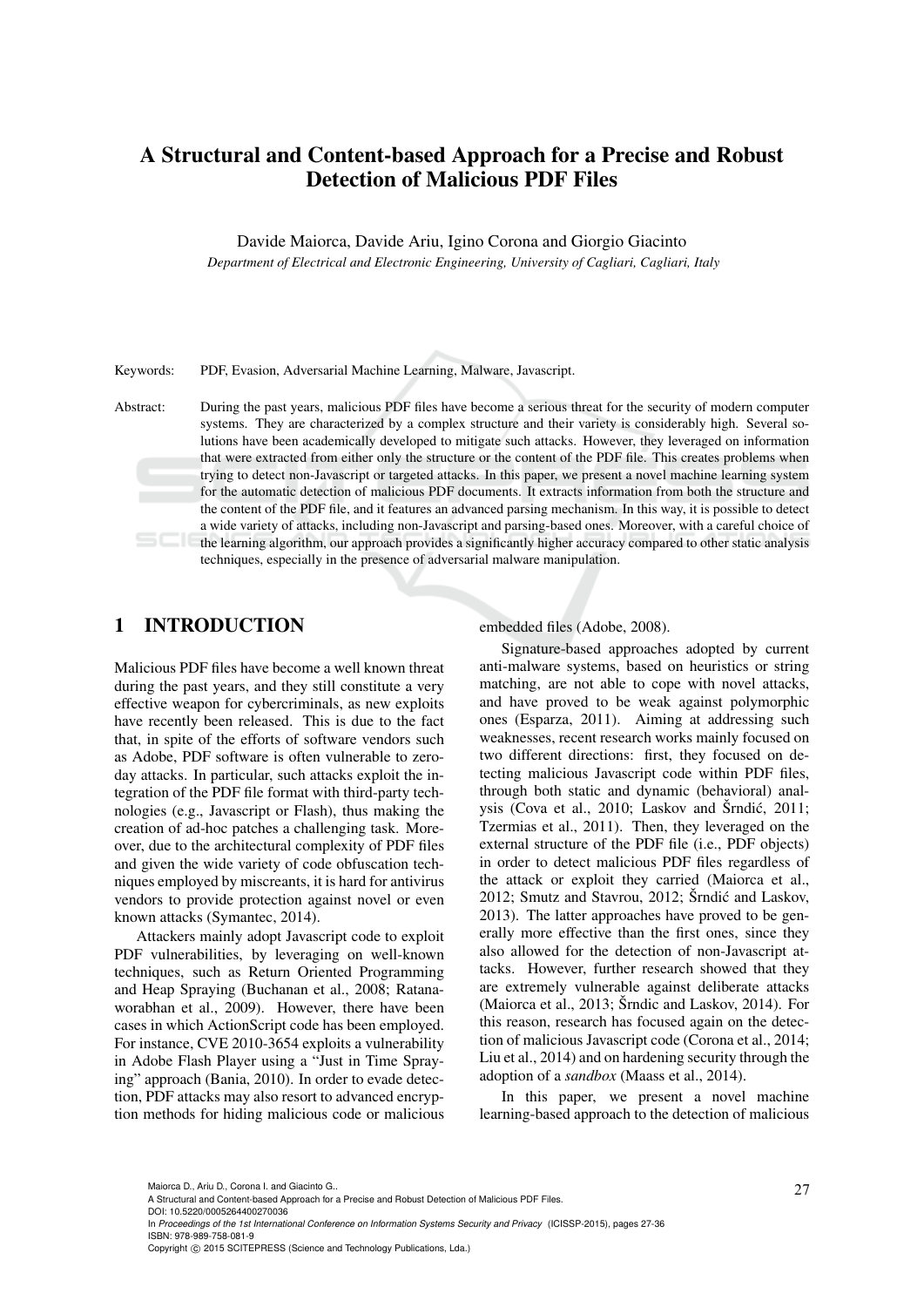PDF files that leverages on information extracted both from the *structure* and the *content* of the PDF file. On one hand, we represent the information about the *structure* by analyzing: a) general properties of the PDF file structure and **b**) structural properties of the PDF objects in terms of *keywords*. On the other hand, we analyze content-based information such as: a) malformed objects, streams and codes, b) known vulnerabilities in Javascript code and c) embedded contents such as other PDF files. To perform these operations, and to address parsing-related vulnerabilities presented in previous works, we leverage on two wellknown tools for PDF analysis, namely, PeePDF $^1$  and Origami<sup>2</sup>. Such approach allows for an extremely accurate detection of PDF malware deployed in the wild (including non-Javascript attacks and recent vulnerabilities) with very low false positives. At the same time, with a careful choice of the learning algorithm (whose role will be discussed in detail), it provides a significant improvement on detecting targeted attacks in comparison to the other state of the art approaches.

# Contributions **CE AND TECHNO**

The contributions made by this work can be summarized into four points:

- We develop a novel, machine learning based approach to the detection of malicious PDF files that leverages on information extracted from both the *structure* and the *content* of a PDF file;
- We experimentally evaluate the performances of our system on a dataset that contains a wide number of PDF-related vulnerabilities. We compare such performances to the ones of the most important, publicly available tools;
- We evaluate the robustness of our system against automatic attacks and evasion attempts that have proved to be extremely effective against public available tools;
- We discuss the limits of our system and the role of the *learning algorithm* in assessing its robustness. In relation to that, we provide research guidelines for future work.

### Paper Structure

This paper is divided into six Sections beyond this one. Section 2 provides an insight into the structure of the PDF files. Section 3 presents related works on malicious PDF detection. Section 4 describes our methodology to the detection of malicious PDFs. Section 5 provides the experimental results. Section 6 discusses the limits of our approach and provides guidelines for future research work. Section 7 provides conclusive remarks.

## 2 PDF FILE FORMAT

.,

A PDF file is a hierarchy of objects logically connected to each other. For the sake of the following discussion, we will model the PDF file structure as composed by four parts (Adobe, 2006):

- header: a line which gives information on the PDF version used by the file.
- body: it is the main portion of the file, and contains all the PDF objects.
- cross-reference table: it indicates the position of every *indirect*<sup>3</sup> object in memory.
- trailer: it gives relevant information about the root object and number of revisions made to the document.

Typically, a PDF file presents, in its body, a sequence of *indirect objects*, described by the expression ObjectNumber 0 obj. Each object consists of a *dictionary* which defines, through a sequence of coupled *keywords* (also called *name objects*) represented by a /, the characteristics of the data inside the object itself or in one of its references (e.g., in case of an attack, the *presence* of malicious code through the presence of the keyword /Javascript). Optionally, an object might also include a *stream*, which contains the object *data* that will be parsed by the reader and visualized by the user (e.g., in case of an attack, the code whose presence is signaled by the dictionary). For more information on the PDF structure, please check the PDF Reference (Adobe, 2006).

## 3 RELATED WORK

First approaches to malicious PDF detection proposed static analysis on the raw (byte-level) document, by means of *n-gram* analysis (Li et al., 2007; Shafiq et al., 2008) and *decision trees* (Tabish et al., 2009). However, these approaches were not really tailored to PDF files, as they mainly targeted different file formats, such as DOC, EXE, etc. Whereas such a raw analysis may detect many malware "implementations" besides malicious PDFs, it may be quite easy

<sup>1</sup>http://eternal-todo.com/tools/peepdf-pdf-analysis-tool <sup>2</sup>http://esec-lab.sogeti.com/pages/origami

<sup>3</sup> In the PDF language, *indirect* means that the object can be referenced by other objects.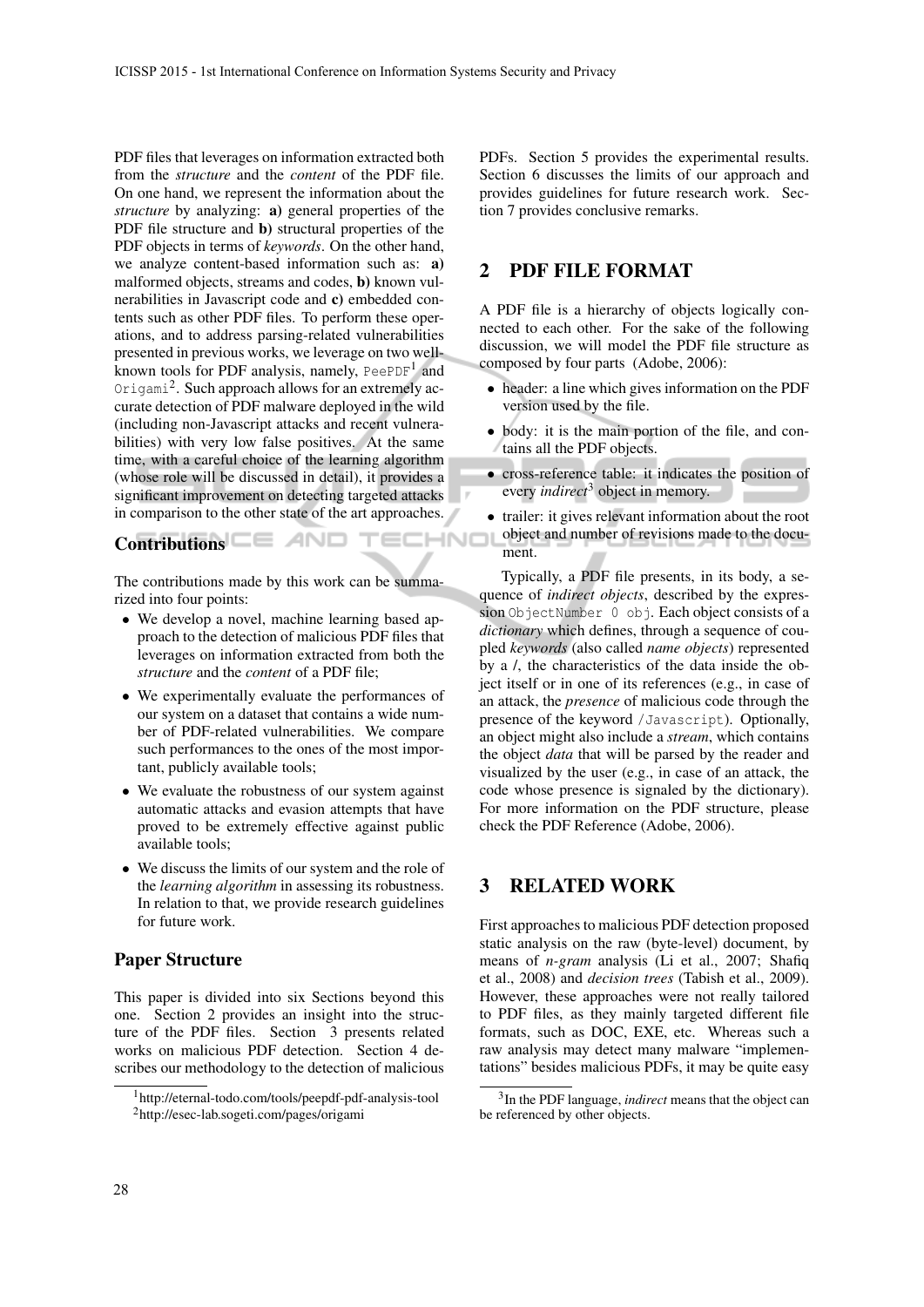to evade it either by using modern obfuscation techniques, such as AES encryption (Adobe, 2008), or by resorting to different techniques to exploit vulnerabilities, such as Return Oriented Programming, Heap Spraying or JIT Spraying (Buchanan et al., 2008; Ratanaworabhan et al., 2009; Bania, 2010).

To address the increasing complexity of PDF malware, subsequent works focused on the analysis of embedded Javascript code. A number of solutions for the detection of malicious Javascript code have been proposed in the context of web security. For instance, Jsand (Cova et al., 2010), Cujo (Rieck et al., 2010), Zozzle (Curtsinger et al., 2011), Prophiler (Canali et al., 2011) are well-known tools for the dynamic and static analysis of Javascript code. These tools are often employed by systems designed to identify threats embedded in different document formats.

Wepawet<sup>4</sup>, a framework for the analysis of webbased threats, relies on JSand to analyze Javascript code within PDF files. Jsand (Cova et al., 2010) adopts <code>HtmlUnit $^5$ , a Java-based</code> browser simulator, and Mozilla's Rhino<sup>6</sup> to extract behavioral features related to the execution of Javascript code. A statistical classifier is trained on a representative number of samples containing benign code, and malicious code is spotted by detecting anomalous patterns (i.e., codes that are significantly different to the ones the system has been trained with).

A similar approach is adopted by MalOffice (Engleberth et al., 2009). MalOffice uses  $\text{pdftk}^7$  to extract Javascript code, and CWSandbox (Willems et al., 2007) to analyze the code behavior: Classification is carried out by a set of rules (CWSandbox has also been used to classify general malware behavior (Rieck et al., 2008)). MDScan (Tzermias et al., 2011) follows a different approach as malicious behavior is detected through Nemu, a tool able to intercept memoryinjected shellcode. A very similar idea, but with a different implementation, has been developed in ShellOS (Snow et al., 2011).

Dynamic detection by executing Javascript code in a virtual environment may be time consuming and computationally expensive, and it is prone to evasion by a clever attacker that leverages on different implementations of the JavaScript engine used by the PDF reader and by the code analyzer (Tzermias et al., 2011). To reduce computational costs, PJScan (Laskov and Šrndić, 2011) proposed a fully static lexical analysis of Javascript code by training a statistical classifier on malicious files.

In 2012 and 2013, malicious PDF detectors that base their detection on the *structure* of the PDF file, without analyzing the embedded code, have been developed. To distinguish them from the previous approaches, we call them *structural systems* (Maiorca et al., 2012; Smutz and Stavrou, 2012; Šrndić and Laskov, 2013). Among these, PDFRate<sup>8</sup> is the only one *publicly available*. It is based on 202 features extracted from both document metadata and structure and it uses random forests as classification algorithm. All these systems have been motivated by the need to detect PDF malware that also featured different contents than Javascript, such as Flash. The analysis of the PDF structure allowed for a wider detection rate in comparison to previous systems, without having the need of looking for embedded code or trying to deobfuscate it. However, recent works (Maiorca et al., 2013; Šrndic and Laskov,  $2014$ ) showed that such systems suffer from parsing problems and might be easily attackable.

Because of the evident weaknesses of structural systems, research focused again on detecting malicious Javascript code. New approaches either resorted to discriminant API analysis (Corona et al., 2014) or code instrumentation (Liu et al., 2014). An approach to harden security when opening a PDF file by leveraging on *sandboxing* has also been proposed (Maass et al., 2014).

## 4 PROPOSED DETECTION APPROACH

As stated in Section 3, the vast majority of recent works on malicious PDF detection focused on the analysis of either the Javascript code or the PDF file structure (*structural systems*). Such information is usually processed by a *machine learning* system, i.e., it is converted into a *vector* of numbers (*features*) and sent to a mathematical function (*classifier* or *learner*), whose parameters have been tuned through a process called *training*. Such training is performed by using samples whose classes (benign or malicious) were already known.

However, systems developed until now suffer from several weaknesses: on one hand, systems focused on Javascript cannot address other vulnerabilities, such as the ones based on Flash (Maiorca et al., 2012). On the other hand, structural systems resort to information that can be easily manipulated by an attacker in order to deceive the classifier (Smutz and Stavrou, 2012; Maiorca et al., 2013).

<sup>4</sup>http://wepawet.iseclab.org/index.php

<sup>5</sup>http://htmlunit.sourceforge.net

<sup>6</sup>http://www.mozilla.org/rhino

<sup>7</sup>http://www.pdflabs.com/tools/pdftk-the-pdf-toolkit

<sup>8</sup>http://pdfrate.com/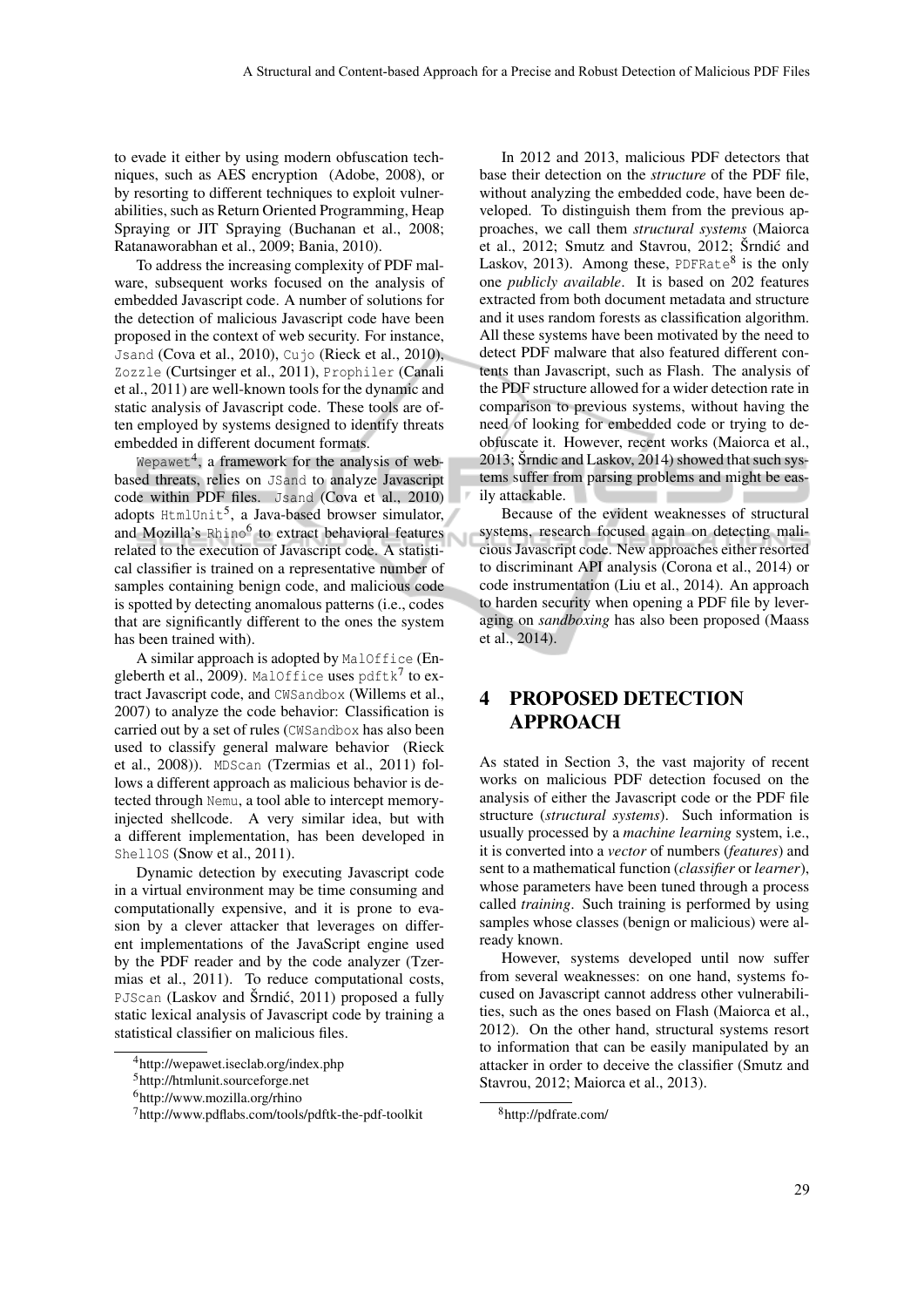To overcome these weaknesses, we propose a new machine learning-based approach, which extracts information both from the *structure* of the PDF file and from its *content*. This method is purely *static*, as it does not involve any dynamic simulation performed by a PDF rendering engine.

Figure 1 shows the high-level architecture of our system. To extract information, we created a *parser*



Figure 1: High-level architecture of our system.

that leverages on PeePDF and Origami.

These tools perform an in-depth analysis of PDF files to highlight known exploits, suspicious objects, or functions that are known to be potentially malicious (for example, see vulnerability CVE-2008-2992). Moreover, they will extract and analyze as a separate sample any *embedded* PDF file. We adopted these two tools as they provide a reliable parsing process compared to other ones, such as PdfID, which naively analyzes the PDF file ignoring its structural properties, thus allowing attackers to perform easy manipulations (Maiorca et al., 2013).

Each PDF document will be represented by a vector composed by: a) 8 features related to the *general structure* of the file, in terms of number of objects, streams, etc.; b) A *variable* number of features (typically not more than 120) related to the *structure of the PDF objects*, represented by the occurrence of the most *frequent keywords* in the training dataset (its number is variable as it depends on the training data); c) 7 features related to the *content* of the PDF objects. In particular, the objects are scanned for *known vulnerabilities*, *malformed objects*, etc.

The remaining of this Section is organized as follows. Section 4.1 provides a detailed description of

all the features that we extract to discriminate between benign and malicious PDF files. Section 4.2 describes and motivates the adopted classification algorithm.

#### 4.1 Features

#### General Structure

We extract 8 structural features, which contain information about: i) The *size* of the file; ii) The number of *versions* of the file; iii) The number of *indirect objects*; iv) The number of *streams*; v) The number of *compressed objects*; vi) The number of *object streams*<sup>9</sup> ; vii) The number of *X-ref streams*10; viii) The number of *objects containing Javascript*.

While these features may be considered as weakly discriminant when singularly used, together they provide a good overview of the whole PDF structure. For instance, from our experience, the size of malicious PDFs (and their number of objects/streams) is often smaller than the one of legitimate PDFs. This is somewhat reasonable, as malicious PDFs may not contain text, and the smaller is the file size, the smaller is the time needed to infect new victims. Likewise, *object and X-ref streams* are usually employed to conceal malicious objects inside the file, and *compressed objects* can include embedded contents, such as scripting code or other EXE/PDF files.

#### Object Structure

We extract the *occurrence* of the most *characteristic* keywords defined in the PDF language. With the term *characteristic*, we refer to keywords that have appeared in our training dataset *D* with a frequency that is higher of a threshold *t*. Other works, such as  $(\text{Srndić} \text{ and } \text{Laskov}, 2013)$ , extracted a similar threshold by arbitrarily deciding a reasonable value for it. Our aim, though, is obtaining *t* in a more systematic way, so that it better relates to the data in *D*. In order to do so, we:

- 1. Split *D* into  $D_m$  and  $D_l$ , where the first one only contains *malicious* files and the second one only *legitimate files.* Obviously,  $D = D_m \cup D_l$ ;
- 2. For each of the two datasets, and for each keyword  $k_n$  of the PDF language, we define:  $f_n = F(k_n)$ , where  $f_n$  is *the number of samples* of each dataset in which *k<sup>n</sup>* appears at least once;
- 3. For each dataset, we find the frequency threshold value *t* by means of a *k-means clustering* algo-

<sup>&</sup>lt;sup>9</sup>Streams containing other objects.

<sup>10</sup>A new typology of cross-reference table introduced by recent PDF specification.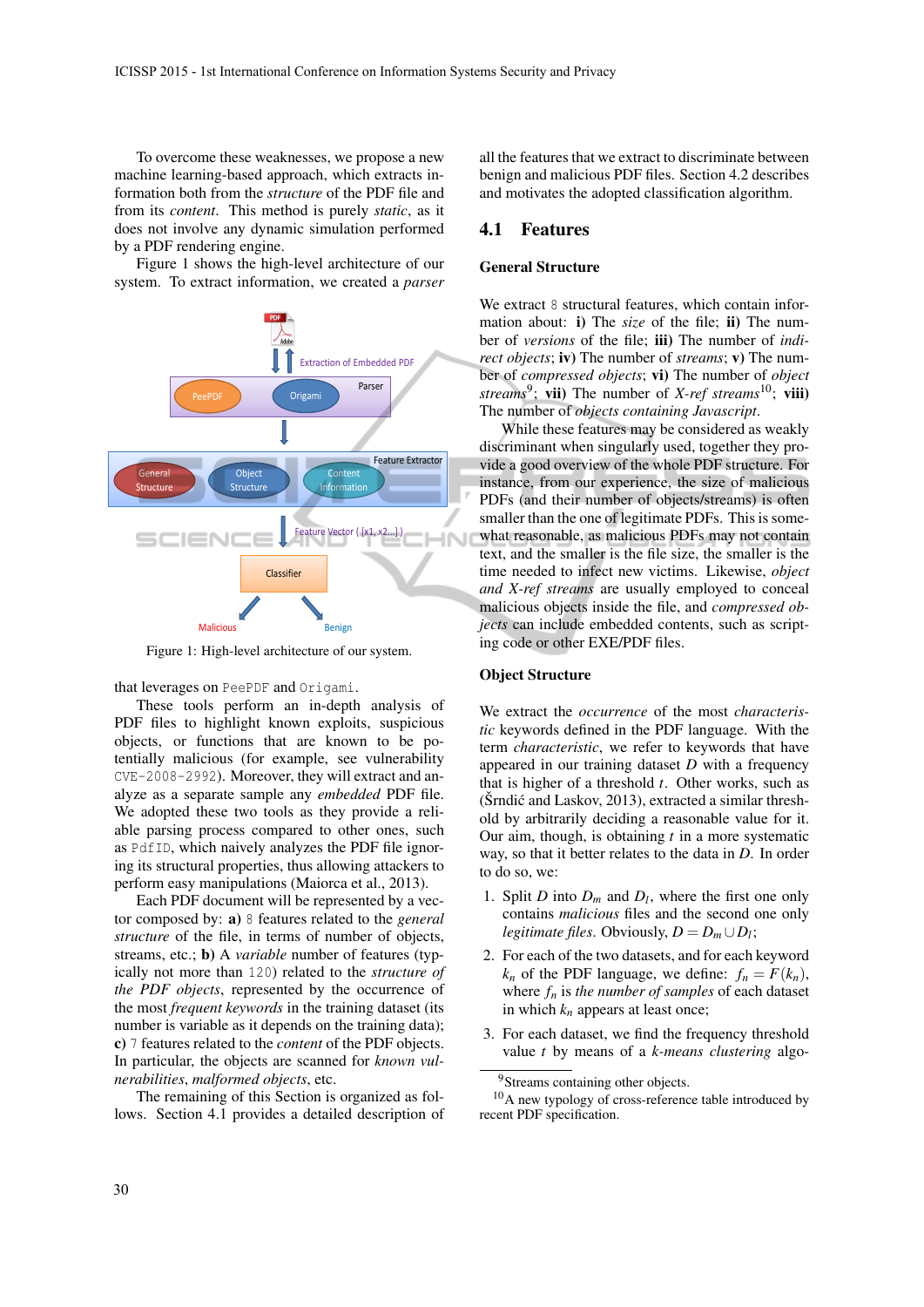rithm (MacQueen, 1967) with *k=2* clusters, computed through an euclidean distance. In order to establish with more precision the sizes of the two clusters, the algorithm has been tested five times with different starting points<sup>11</sup>. In this way, keywords will be split into two groups basing on their *f<sup>n</sup>* value. Thus, for each dataset, we get the set of keywords K defined as:  $K = \{(k_n) | f_n > t\}$  Therefore, for  $D_m$  we will obtain a set  $K_m$  and for  $D_l$  a set *K<sup>l</sup>* ;

4. We will get the final set of characteristic keywords  $K_t$  by:  $K_t = K_m \cup K_l$ .

The number of keywords in  $K_t$  obviously depends on the training data used and on the result of the clustering. The reason why we considered characteristic keywords, along with their occurrence, is that their presence is often associated to specific actions performed by the file. For example */Font* is a characteristic keyword in benign files. This is because it is usually associated to the presence of a specific font in the file. If this keyword occurs a lot inside a sample, it means that the PDF renderer might display different fonts, which is an expected behavior in legitimate samples. Selecting the most characteristic keywords also helps to exclude other ones that do not respect the PDF language specifications. Including the occurrence of non-characteristic or extraneous keywords in the feature set might allow an attacker to easily manipulate the PDF features without altering its functionality, thus increasing the possibility of an evasion of the detection system.

#### Content-based Properties

We verify if a PDF file is accepted or rejected by either PeePDF or Origami. There are two features associated to this information, one for PeePDF and one for Origami. The two tools perform a *non-forced scan*<sup>12</sup> . If one of these tools rejects the files, it means that their might be suspicious elements such as the execution of code, malformed or incorrect x-ref tables, corrupted headers, etc. It is worth noting that such elements might as well be present in legitimate samples. Therefore, PeePDF and Origami cannot be used as *detectors* of maliciousness, as they would generate too many *false positives*.

There are also 5 features that represent information about *malformed* a) objects (for example, when

scripting codes are entirely injected inside a PDF dictionary), b) streams, c) actions (using keywords not proper of the PDF language), d) code (for example, using functions related to known vulnerabilities) and e) compression filters (the way in which data like images or code are compressed in the file to reduce the file size). This is done as malicious PDFs often include objects that do not strictly follow the PDF language specifications. However, such objects are nevertheless parsed by the reader, which is quite flexible from this respect.

#### 4.2 Classification

We adopted a *supervised* learning approach, i.e., both benign and malicious documents are used for training, and we resorted to decision trees classifiers (Quinlan, 1996). Decision tree are capable of natively handling the heterogeneous nature of features described in Section 4.1, and they have exhibited excellent classification performances in previous works (Maiorca et al., 2012; Smutz and Stavrou, 2012; Corona et al., 2014). In particular, we decided to resort to the *Adaptive Boosting* (AdaBoost) algorithm (Freund and Schapire, 1995). Such algorithm linearly combines a set of *weak* learners, each of them with a specific weight, to produce a more accurate classifier. As *weak learner*, we define a low-complexity classification algorithm that usually yields results that are better than random guessing. The weights of each weak learner depend, obviously, on the ones of the training instances with which each learner is trained. Weak learners can be, for example, decision stumps (i.e., decision trees with only one leaf) or simple decision trees (J48). Choosing an ensemble of trees also allows for more robustness against *evasion attacks* compared to a single tree, as an attacker has to gather knowledge of multiple tree-models in order to perform an optimal attack (i.e., getting to know which features are most discriminant for *each* tree of the ensemble).

## 5 EXPERIMENTAL EVALUATION

In this Section, we first describe the dataset employed in our experiments, as well as the training and test methodology for the performance evaluation. Then, we provide *two* experiments. The first one compares the general performances of our approach, in terms of detection rate and false positives, with the ones of the other state of the art research. In particular, we refer to PJScan, Wepawet, and PDFRate, as they can be considered the three most important and *publicly*

<sup>&</sup>lt;sup>11</sup>The seed value has been set to the de-<br>ult value indicated here:  $http://weka. source$ fault value indicated here: http://weka. sourceforge.net/doc.dev/weka/clusterers/SimpleKMeans.html.

 $12A$  scan that is stopped if it finds anomalies in the files. This definition is valid for PeePDF; in Origami, such scan is defined as *standard mode*.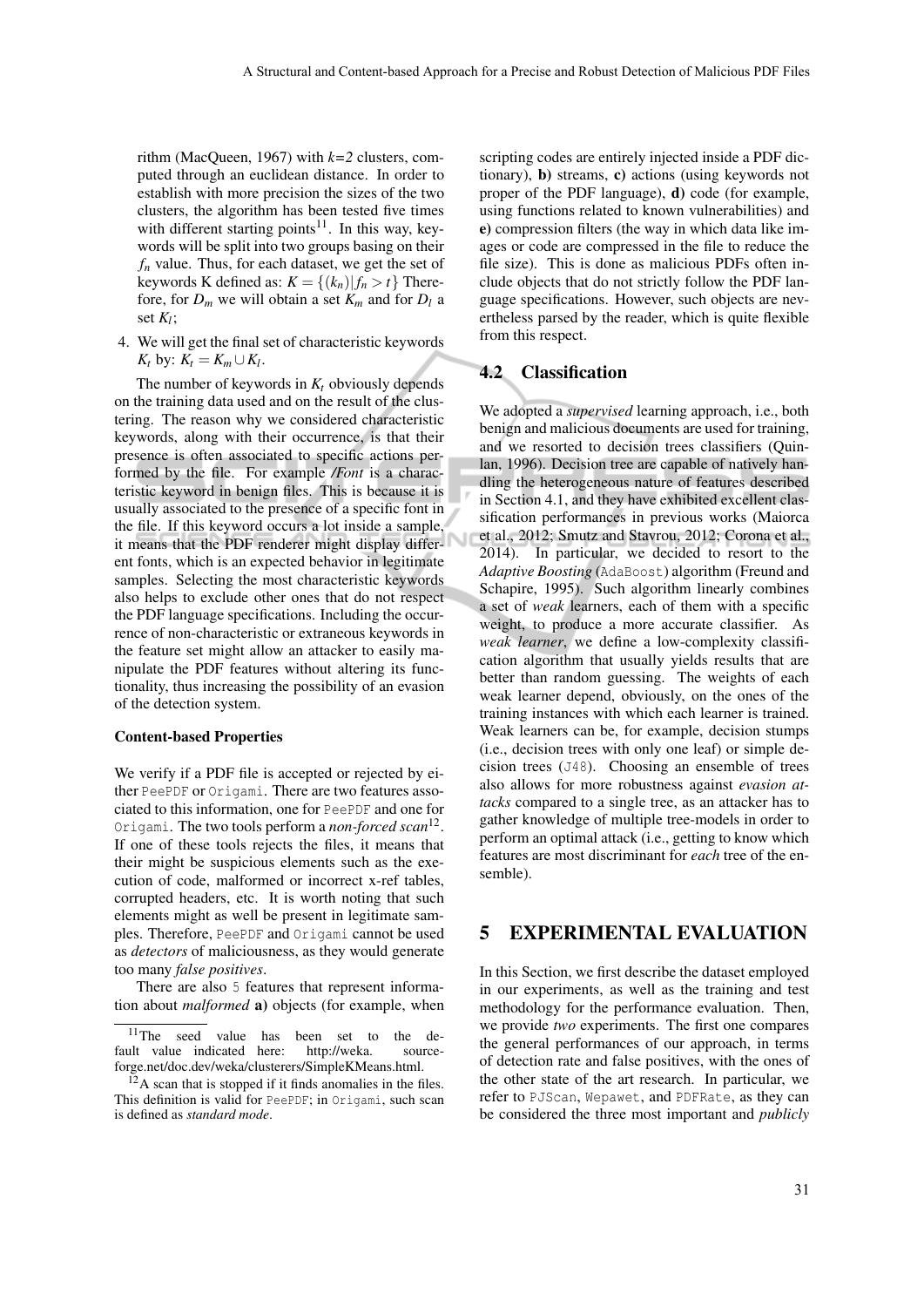*available* research tools for malicious PDF files detection. The second experiment focuses on testing our approach against *reverse mimicry attacks* (Maiorca et al., 2013), which have proved to be tremendously effective structural systems. In order to concretely validate our approach, we produce a high number of *real, working* attack samples, and we test them against our approach. Finally, we also provide a performance comparison with the other state of the art tools.

#### Dataset

We conducted our experiments using real and up-todate samples of both benign and malicious PDFs inthe-wild. Overall, we collected 11,138 unique malicious samples from Contagio <sup>13</sup>, a well-known reputable repository which provides information about latest PDF attacks and vulnerabilities. Moreover, we *randomly* collected 9,890 samples of benign PDFs, by means of the public Yahoo search engine API (http://search.yahoo.com). We kept a balance between malicious and benign files for the purpose of supervised training.

For the second experiment, we created 500 attack samples variants for each of the three attacks described in our previous work (Maiorca et al., 2013) *Javascript Injection*, *EXE Embedding* and *PDF Embedding*. Hence, in total we generated 1500 real attack samples.

#### Training and Test Methodology

For the *first experiment*, in order to thoroughly evaluate the generalization capability of our tool, we randomly split our data into two disjunct datasets:

- A training set composed by 11,944 files, subdivided into 5,993 malicious and 5,951 benign files. This set is used to train the classifier.
- A test set composed by 9,084 files, subdivided into 5,145 malicious and 3,939 benign files. This set is used to evaluate the accuracy of the classifier.

This process is repeated *three* times: we compute the mean and the standard deviation of the True Positives (TP) and False Positives (FP), over such three replicas. As a unique measure of the classification quality we also employ the so-called *Matthews Correlation Coefficient* (MCC) (Baldi et al., 2000), defined as:

$$
MCC = \frac{TP \cdot TN - FP \cdot FN}{\sqrt{(TP + FP)(TP + FN)(TN + FP)(TN + FN)}}
$$

where *TN* and *FN* refer to the number of true and false negatives, respectively.

In our experiments, we trained an AdaBoost ensemble of J48 trees, whose parameters have been optimized with a 10-fold cross validation (Freund and Schapire, 1995). We chose this kind of classifier ensemble as it showed the best accuracy compared to single classifiers (we experimented with random forest and SVM) or other ensemble techniques on our dataset. For the *second experiment*, we adopted the *same* training sets of the first experiment to train the system but, as a test set, we adopted the 1500 attack samples described before.

## 5.1 Experiment 1: General **Performances**

Ñ

This Section provides a comparison between our approach and three recent research tools for the detection of malicious PDFs: Wepawet, PJScan and PDFRate (see Section 3).

Since PJScan adopts a *One Class SVM*, no benign samples have been used for training the system. We trained PJScan with the same malicious samples used to train our system. PDFRate is trained with a balanced dataset of 5000 benign and 5000 malicious samples, the latter collected from Contagio. It is worth noting that PDFRate is available with three different instances of the same classifier (*randomforests*), that only differ for the dataset on which they have been trained. For the sake of providing a fair comparison with our system, we considered only the one trained on the Contagio dataset, as Contagio is the same source from which we collected malware samples. The training size of Wepawet is unfortunately unknown<sup>14</sup>. We want to stress that we tried to make the fairest comparison possible, given the fact that it was not possible to train PDFRate and Wepawet, being them online services, and that the training set of the latter is unknown. Even though a perfect comparison would require the same exact training set for all the systems, we believe that, in this situation, this is the best possible compromise to provide useful information about their performances.

Table 1 shows the results of a direct comparison between our approach and the other tools. For each system, we show the average percentage of true positives (TP), false positives (FP), the related standard deviation within parentheses, and the MCC coefficient computed on mean values for TP and FP. It must be observed that Wepawet was not able to analyze all

<sup>13</sup>http://contagiodump.blogspot.it

<sup>14</sup>Being Wepawet and PDFRate online services, we could not train such systems with our own samples.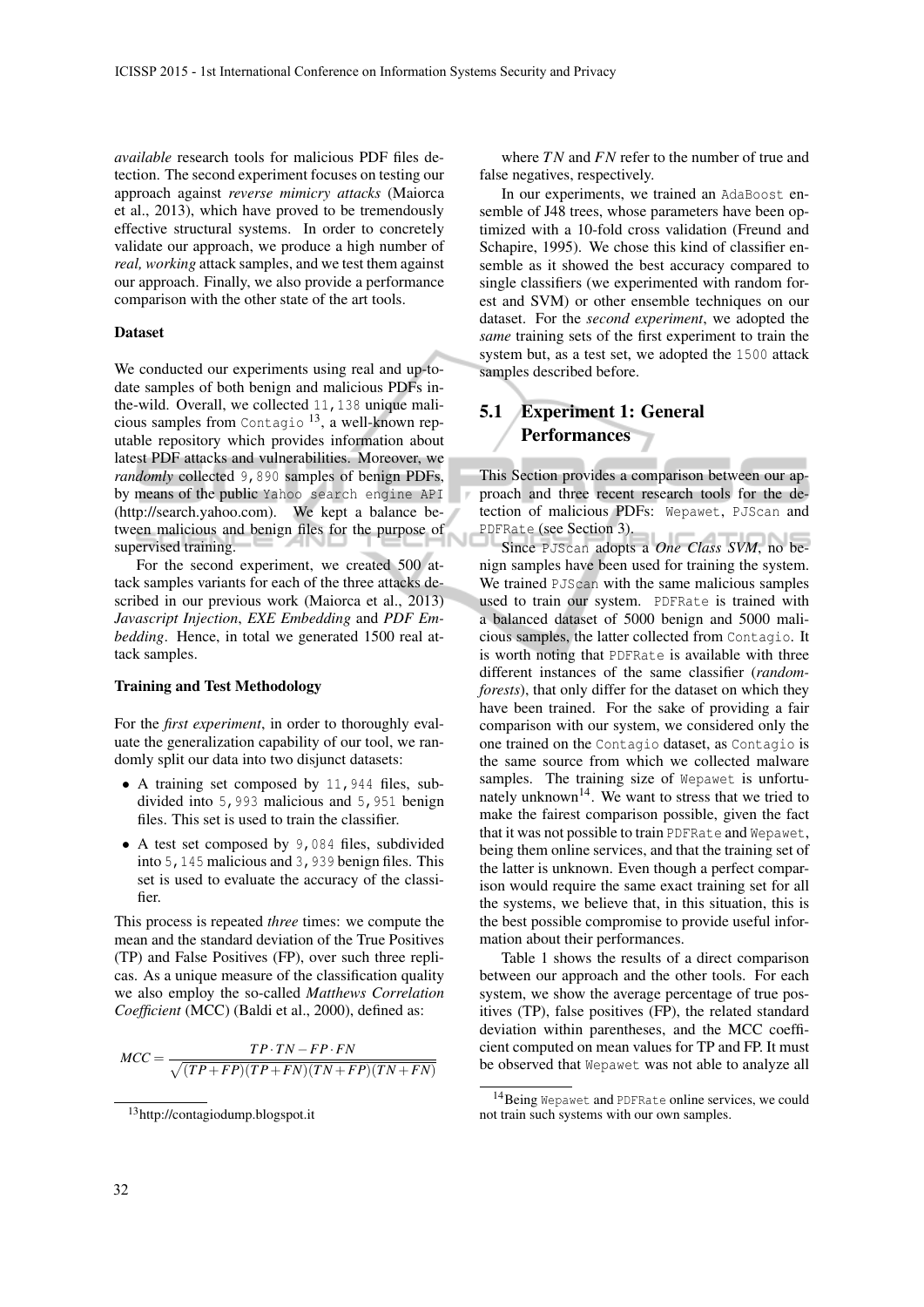Table 1: Experimental comparison between our approach and other academic tools.

| <b>System</b>  | $TP(\%)$               | $FP(\%)$            | MCC  |
|----------------|------------------------|---------------------|------|
| Ours           | 99.805 ( $\pm$ .089)   | $.068 \ (\pm .054)$ | .997 |
| <b>PDFRate</b> | 99.380 $(\pm .085)$    | .071 $(\pm .056)$   | .992 |
| Wepawet        | 88.921 $(\pm .331)$    | .032 $(\pm .012)$   | .881 |
| PJScan         | $80.165 \ (\pm 1.979)$ | .013 $(\pm .012)$   | .798 |

the samples. In particular, it analyzed 5,091 malicious files and 3,883 benign files. This is due to some parsing problems that undermine the system, as it does not fully implement all the Adobe specifications and only simulates the execution of embedded Javascript code and executables. We also point out that PJScan considered as *benign* all the samples for which it could not find evidence of *Javascript* code usable for the analysis.

Results show that our system definitely outperforms Wepawet and PJScan. PJScan shows the smallest false positive rate, but provides a much lower detection rate compared to the remaining solutions. Wepawet performs slightly better than our approach in terms of FP rate, but it exhibits a lower TP detection rate. Our approach performs better than PDFRate. In fact, results are better both in terms of TP and FP rate, with an higher MCC coefficient. Moreover, it is worth noting that our approach is superior to PDFRate while adopting a significantly lower number of features. In fact, PDFRate resorts to 202 features (Smutz and Stavrou, 2012) to perform its analysis, whilst our system has never gone beyond 135 (considering the variable number of object-related features).

#### 5.2 Experiment 2: Evasion Attacks

Differently from current state of the art approaches, the features of our system, as well as its parsing mechanism, have been designed to consider the possibilities of *deliberate* attacks. In particular, an attacker can perform what has been presented as *reverse mimicry*, i.e., embedding malicious content inside PDFs that have been recognized as benign by the targeted system. This is done by only *slightly changing* the overall structure of the file, thus making the attack extremely effective against pure structural systems (Maiorca et al., 2013).

In our experiments, we implemented all the attacks described in our previous work, using the similar vulnerabilities<sup>15</sup>: **a**) *Javascript* (*JS*) *Injection* (injecting a Javascript object that exploits a vulnerability), b) *EXE Embedding* (injecting an executable that is automatically opened at runtime) and c) *PDF Embedding* (injecting a malicious PDF file that is opened after the main file). We then produced, for each attack, 500 attack variants for a total of 1500 samples. We observe that the samples produced in our previous work were only few compared to the ones we have created for this experiment. This was done to better assess the efficiency of the created attacks against the various systems.

Table 2 shows the performances, in terms of *true positives* (TP), of the systems tested during the previous experiment (training with the same data, with the same *splits* as before). We notice that Wepawet performs really well on *EXE Embedding* and *JS Injection*. That was expected since *reverse mimicry* addresses *static systems*. Interestingly, though, *Wepawet* was not able to scan *PDF Embedding* attacks due to parsing problems. We speculate that this might be related to the fact that Wepawet does not fully implement the PDF specifications, and therefore is not able to analyze some elements of the file. Such parsing problems also appeared with *PJScan*, that was not able to analyze *any* of the samples we provided. This is mainly due to the fact that this system is not able to analyze embedded files, i.e., PDFs or other files such as executables, and only focuses on *Javascript* analysis (which also failed, in this case). PDFRate performed really poorly, as also shown by our previous work (Maiorca et al., 2013).

As for our approach, the first thing we notice is that our system is able to detect all *PDF Embedding* attacks, thanks to its advanced parsing mechanism. In particular, the system automatically searches for objects that contain, in their dictionary, the keyword /EmbeddedFiles. If such object is found, the relative object stream is decompressed, saved as a separate PDF and then analyzed. If this file is found to be malicious, then the container of the original object stream will be considered malicious as well. For the other two attacks, a key role is played by the *learning algorithm parameters* that we chose to train our system. In fact, Table 2 shows that robustness is strongly dependent on two aspects:

- The *weight threshold* (*W*) parameter of the AdaBoost algorithm (Freund and Schapire, 1995) (expressed, in our case, as a *percentage*). Such value allows to select the samples that will be used, for each iteration of the AdaBoost algorithm, to train the weak classifiers and tune their weights. In particular, for each iteration, the samples are chosen as follows:
	- 1. The training set samples are ordered by their

<sup>15</sup>For *EXE Embedding* we exploited the CVE-2010-1240 vulnerability and for *PDF Embedding* and *Javascript Injection* we exploited the CVE-2009-0927.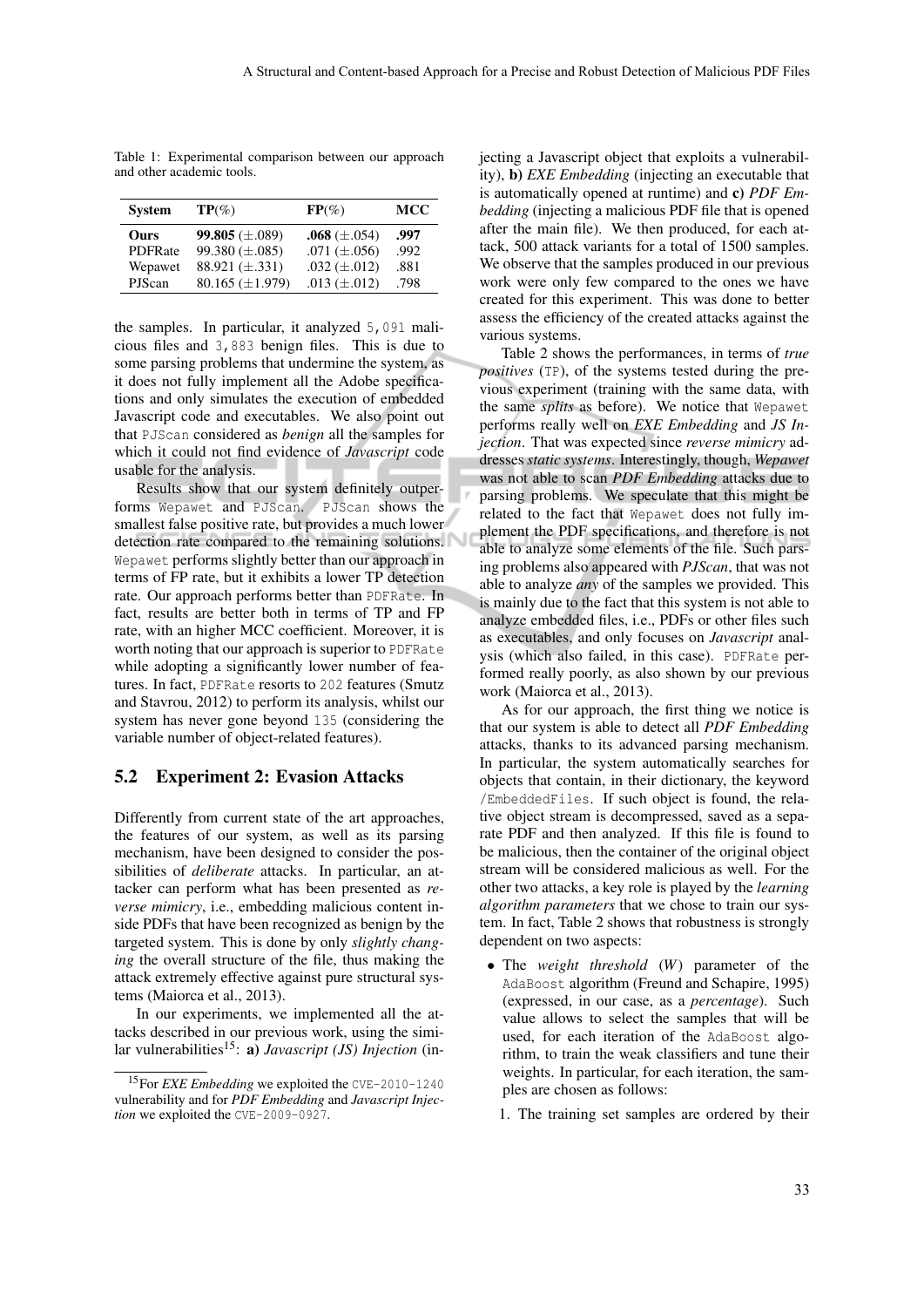Table 2: Comparison, in terms of true positives (TP), between our approach and research tools with respect to *evasion* attacks (%).

| <b>System</b>  | PDF E.         | EXE E.             | JS INJ.            |
|----------------|----------------|--------------------|--------------------|
| Ours (Opt.)    | 100 $(\pm 0)$  | 62.4 $(\pm 12.6)$  | 69.1 $(\pm 16.9)$  |
| <b>Ours</b>    | 100 ( $\pm$ 0) | 32.26 $(\pm 9.18)$ | 37.9 $(\pm 10.65)$ |
| <b>PDFRate</b> | 0.8            | 0.6                | 5.2                |
| Wepawet        |                | 99.6               | 100                |
| <b>PJScan</b>  |                | $_{0}$             |                    |

*normalized* weights (the lowest weight first). Samples that have been incorrectly classified at the previous iteration get higher weights. The normalized weights sum  $S_w$  is set to zero.

- 2. Starting from the first sample,  $S_w = S_w + w_s$  is computed, where  $w_s$  is the normalized weight of the sample. If  $S_w < W^{16}$ , then the sample will be used for the training. If not, the algorithm stops.
- The *shape* of the decision function. Since these attacks directly address the *shape* of the classifier decision function (Maiorca et al., 2013) (which obviously depends on the weights of each weak classifier), sometimes it is necessary to correct it by using *resampling*, i.e., generating *artificial training data* from the samples set obtained given a specific weight threshold *W*. Such data will be then used to tune the weights of the samples that will train each weak learner, and therefore of the weak classifiers in the final linear combination. However, such correction might compromise an already robust function, so it must only be used on vulnerable shapes. We call this correction *function optimization*.

Using the default weight threshold, namely,  $W = 100$ (the one adopted in experiment 1) with no optimization, performances are already better than PDFRate but still not fully satisfactory. With  $W = 1$  and an optimized decision function, instead, performances are almost two times better, completely outperforming all the other static approaches. Using  $W = 1$  on the test data of experiment 1, we also notice that false positives increase up to 0.2%. We interpret this result with the fact that, by reducing the value of *W*, we force the algorithm to ignore some samples that might have been incorrectly classified in the previous iterations. This makes the decision boundary less subjected to changes due to samples that might be difficult to be correctly classified. It is a small trade off we have to pay for a higher robustness. The standard deviation values will be discussed in the next section.

## 6 DISCUSSION

Results attained in the second experiment show that the features we have chosen allow for a significantly higher robustness when compared to the state of the art. However, the high standard deviation attained in Experiment 2 also shows some limits in our approach: in fact, we did not design a *robust* decision function from the beginning, as we mainly focused on defining significant features. As a consequence, our approach is extremely sensitive to the *training data* used, and in order to improve robustness we were forced to introduce some *optimizations* to correct the function parameters. For future work, it will be essential to design a *decision function* that, regardless of the quality of the training data, is able to reliably detect targeted and optimal attacks. This aspect has been often overlooked, especially in computer security applications and has been pointed out, for example, by Biggio et al. (Biggio et al., 2014b; Biggio et al., 2014a; Biggio et al., 2013a; Biggio et al., 2012; Biggio et al., 2010). Moreover, recent works have shown that clustering algorithms can also be vulnerable against evasion and poisoning attacks (Biggio et al., 2014c; Biggio et al., 2013b). Since our method resorts on a clustering phase, possible future works might also address its resilience against such attacks.

## 7 CONCLUSIONS

Malicious PDF files have become a well-known threat in the past years. PDF documents constitute a very effective attack vector for cyber-criminals. In spite of the efforts of software vendors such as Adobe, PDF software is often vulnerable to zero-day attacks. In this work, we presented a new approach that leveraged on both structural and content-based information to provide a very accurate detection of PDF malware. We also showed that our approach, with a careful choice of the learning algorithm, is also able to cope with evasion attacks. Finally, our work also clearly pointed out the need of secure learning techniques for malware detection, in order to cope with deliberate, adversarial attacks.

### ACKNOWLEDGEMENT

This work is supported by the Regional Administration of Sardinia, Italy, within the project "Advanced and secure sharing of multimedia data over social networks in the future Internet" (CUP

<sup>16</sup>If *W* is in its percentage form, it must be divided by 100 first.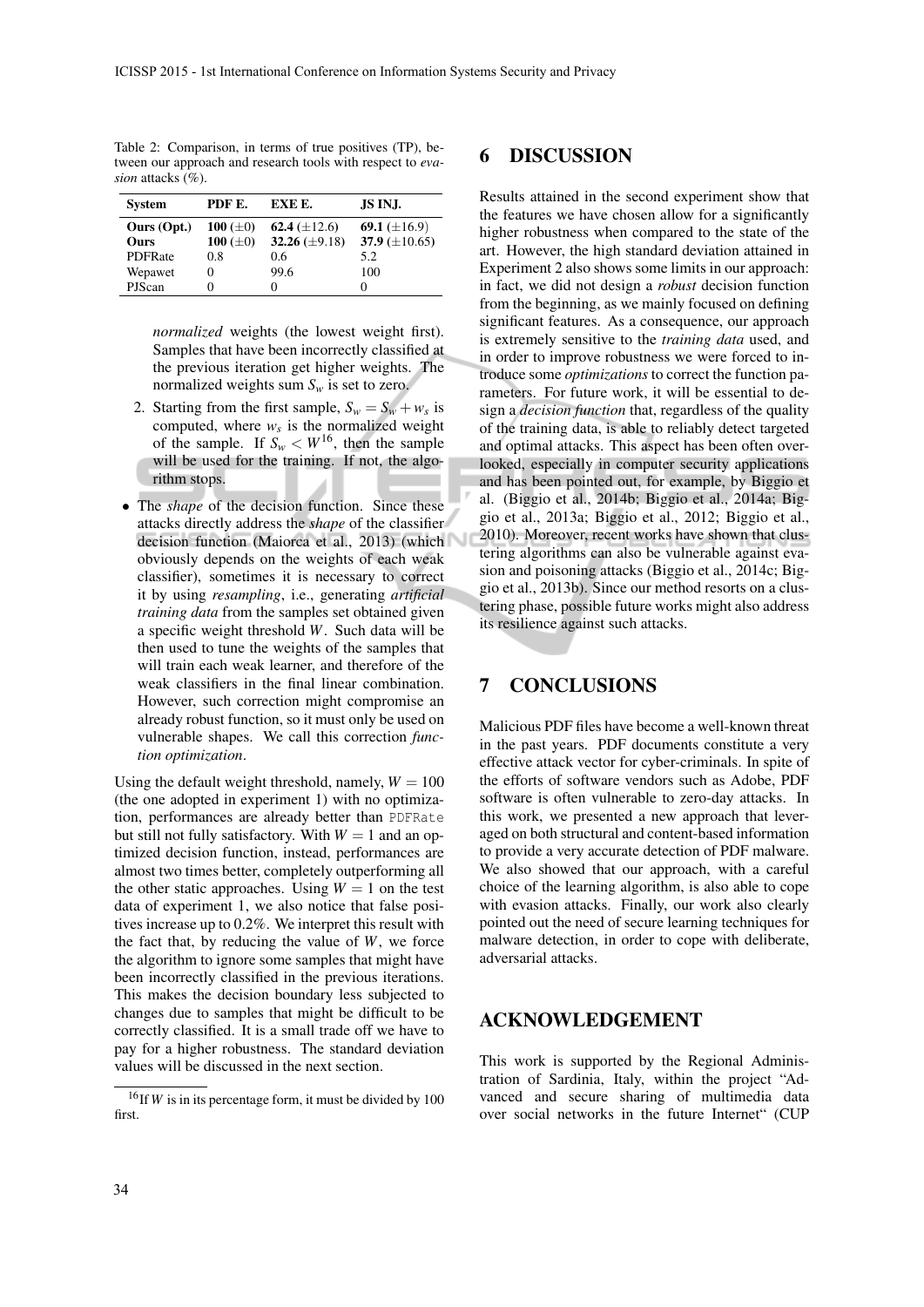F71J11000690002). Davide Maiorca gratefully acknowledges Sardinia Regional Government for the financial support of his PhD F.S.E. Operational Programme of the Autonomous Region of Sardinia, European Social Fund 2007-2013 - Axis IV Human Resources, Objective l.3, Line of Activity l.3.1.).

## REFERENCES

- Adobe (2006). *PDF Reference. Adobe Portable Document Format Version 1.7*. Adobe.
- Adobe (2008). *Adobe Supplement to ISO 32000*. Adobe.
- Baldi, P., Brunak, S., Chauvin, Y., Andersen, C. A. F., and Nielsen, H. (2000). Assessing the accuracy of prediction algorithms for classification: an overview. *Bioinformatics*, 16(5):412–424.
- Bania, P. (2010). Jit spraying and mitigations. *CoRR*, abs/1009.1038.
- Biggio, B., Corona, I., Maiorca, D., Nelson, B., Srndic, N., Laskov, P., Giacinto, G., and Roli, F. (2013a). Evasion attacks against machine learning at test time. In *M. Learning and Know. Discovery in Databases - Europ. Conf., ECML PKDD*, pages 387–402.
- Biggio, B., Corona, I., Nelson, B., Rubinstein, B., Maiorca, D., Fumera, G., Giacinto, G., and Roli, F. (2014a). Security evaluation of support vector machines in adversarial environments. In Ma, Y. and Guo, G., editors, *Support Vector Machines Applications*, pages 105–153. Springer International Publishing.
- Biggio, B., Fumera, G., and Roli, F. (2010). Multiple classifier systems for robust classifier design in adversarial environments. *Int'l J. Mach. Learn. and Cybernetics*, 1(1):27–41.
- Biggio, B., Fumera, G., and Roli, F. (2014b). Security evaluation of pattern classifiers under attack. *IEEE Transactions on Knowledge and Data Engineering*, 26(4):984–996.
- Biggio, B., Nelson, B., and Laskov, P. (2012). Poisoning attacks against support vector machines. In Langford, J. and Pineau, J., editors, *29th Int'l Conf. on M. Learning (ICML)*. Omnipress, Omnipress.
- Biggio, B., Pillai, I., Bulo, S. R., Ariu, D., Pelillo, M., and ` Roli, F. (2013b). Is data clustering in adversarial settings secure? In *Proceedings of the 2013 ACM Workshop on Artificial Intelligence and Security*, AISec '13, pages 87–98, New York, NY, USA. ACM.
- Biggio, B., Rieck, K., Ariu, D., Wressnegger, C., Corona, I., Giacinto, G., and Roli, F. (2014c). Poisoning behavioral malware clustering. In *Proc. 2014 Workshop on Artificial Intelligent and Security Workshop*, AISec '14, pages 27–36, New York, NY, USA. ACM.
- Buchanan, E., Roemer, R., Sevage, S., and Shacham, H. (2008). Return-oriented programming: Exploitation without code injection. In *Black Hat '08*.
- Canali, D., Cova, M., Vigna, G., and Kruegel, C. (2011). Prophiler: a fast filter for the large-scale detection of malicious web pages. In *Proc. of the 20th Int. Conf. on World Wide Web*.
- Corona, I., Maiorca, D., Ariu, D., and Giacinto, G. (2014). Lux0r: Detection of malicious pdf-embedded javascript code through discriminant analysis of api references. In *To appear in the Proc. of the 7th ACM Workshop on Art. Intelligence and Security*.
- Cova, M., Kruegel, C., and Vigna, G. (2010). Detection and analysis of drive-by-download attacks and malicious javascript code. In *Proc. of the 19th Int. Conf. on World Wide Web*.
- Curtsinger, C., Livshits, B., Zorn, B., and Seifert, C. (2011). Zozzle: fast and precise in-browser javascript malware detection. In *Proc. of the 20th USENIX Conf. on Security*.
- Engleberth, M., Willems, C., and Holz, T. (2009). Detecting malicious documents with combined static and dynamic analysis. In *Virus Bulletin*.
- Esparza, J. M. (2011). Obfuscation and (non-)detection of malicious pdf files. In *S21Sec e-crime*.
- Freund, Y. and Schapire, R. E. (1995). A decision-theoretic generalization of on-line learning and an application to boosting.
- Laskov, P. and Šrndić, N. (2011). Static detection of malicious javascript-bearing pdf documents. In *Proc. of the 27th Annual Computer Security Applications Conf.*
- Li, W.-J., Stolfo, S., Stavrou, A., Androulaki, E., and Keromytis, A. D. (2007). A study of malcode-bearing documents. In *Proc. of the 4th Int. Conf. on Detect. of Intrus. and Malware, and Vulnerability Assessment*.
- Liu, D., Wang, H., and Stavrou, A. (2014). Detecting malicious javascript in pdf through document instrumentation. In *Proc. of the 44th Annual Int. Conf. on Dependable Systems and Networks*.
- Maass, M., Scherlis, W. L., and Aldrich, J. (2014). Innimbo sandboxing. In *Proc. of the 2014 Symp. and Bootcamp on the Science of Security*, HotSoS '14, pages 1:1–1:12, New York, NY, USA. ACM.
- MacQueen, J. B. (1967). Some methods for classification and analysis of multivariate observations. In Cam, L. M. L. and Neyman, J., editors, *Proc. of the fifth Berkeley Symp. on Mathematical Statistics and Probability*, volume 1, pages 281–297. University of California Press.
- Maiorca, D., Corona, I., and Giacinto, G. (2013). Looking at the bag is not enough to find the bomb: An evasion of structural methods for malicious pdf files detection. In *Proc. of the 8th ACM SIGSAC Symp. on Information, Computer and Communications Security*.
- Maiorca, D., Giacinto, G., and Corona, I. (2012). A pattern recognition system for malicious pdf files detection. In *Proc. of the 8th Int. Conf. on M. Learning and Data Mining in Pattern Recognition*.
- Quinlan, J. R. (1996). Learning decision tree classifiers. *ACM Comput. Surv.*, 28(1):71–72.
- Ratanaworabhan, P., Livshits, B., and Zorn, B. (2009). Nozzle: a defense against heap-spraying code injection attacks. In *Proc. of the 18th conf. on USENIX security symp.*
- Rieck, K., Holz, T., Willems, C., Düssel, P., and Laskov, P. (2008). Learning and classification of malware behav-